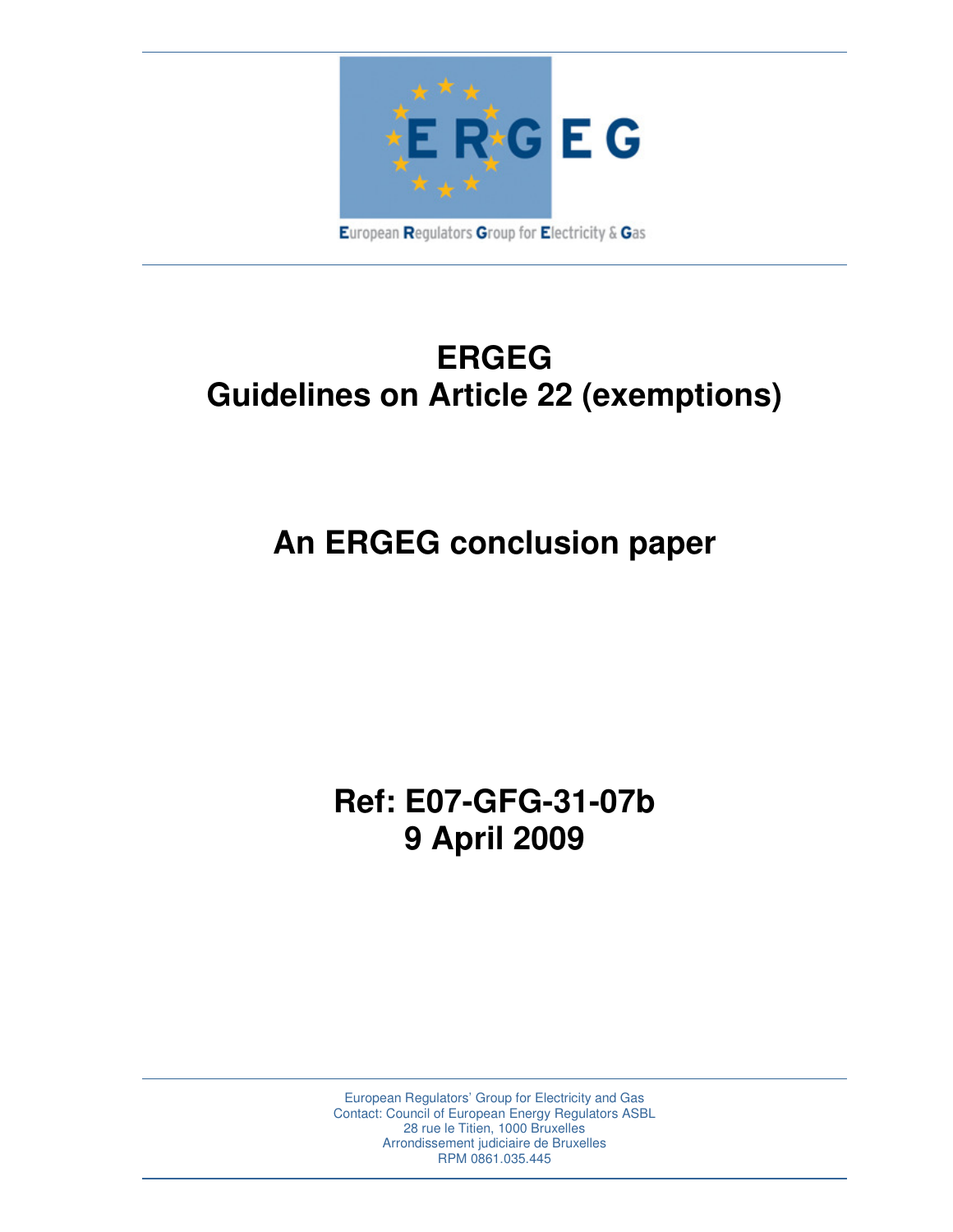

-

#### **1. Review: ERGEG's work on Art. 22 exemption procedures in 2007 and 2008**

Article 22 of Directive 2003/55/EC of the European Parliament and of the Council of 26 June 2003 concerning common rules for the internal market in natural gas provides for exemptions from regulation for major new infrastructure.

ERGEG carried out two surveys on regulators' experience with Article 22 exemptions in 2007<sup>1</sup> and 20082. The 2008 report stated that a significant amount of exempted infrastructure will develop in the coming years. The main message of the 2007 report remains valid: The existent diverging practice (that may lead to "forum shopping") and the widespread application of exemptions (all requests have been granted) can pose a barrier to achieving a single, European gas market. However, some recent decisions have resulted in partial exemptions (with respect to the share of capacity exempted) or include additional measures, such as open season procedures, capacity caps for dominant players, limited validity concerning start of operation .

ERGEG's public consultation on its Draft Guidelines on Art. 22 exemptions<sup>3</sup> was launched in spring 2008. The responses to the consultation have been published and summarised in an Evaluation of Comments report<sup>4</sup> in October 2008. This document incorporates the conclusions to the ERGEG public consultation.

#### **2. Conclusions of the public consultation on ERGEG's draft Art. 22 guidelines**

The main conclusions comprise additional aspects and some specific clarifications on ERGEG's draft Art. 22 guidelines, for example:

• On "identical" new technology as eligible infrastructure.

<sup>&</sup>lt;sup>1</sup> Treatment of New Infrastructure: European Regulators' Experience with Art. 22 exemptions of Directive 2003/55/EC - Interim results of ERGEG survey (Ref: E07-TNI-01-04; 12 September 2007) http://www.energyregulators. eu/portal/page/portal/EER\_HOME/EER\_PUBLICATIONS/CEER\_ERGEG\_PAPERS/Gas/2007/E07-TNI-01-04\_Art.%2022-AnalysisReport\_12-Sep-2007.pdf

<sup>&</sup>lt;sup>2</sup> Ref: E08-GIF-02-03 European Regulators Experience with Art. 22 Exemptions of Directive 2003/55/EC 2008 Update.

<sup>&</sup>lt;sup>3</sup> Draft Guidelines on Article 22 - An ERGEG Public Consultation Paper - of 5 March 2008; Ref: E07-GFG-31-07: http://www.energyregulators.eu/portal/page/portal/EER\_HOME/EER\_CONSULT/CLOSED%20PUBLIC%20CONSULTATIONS/GAS/Ar ticle%2022/CD/E07-GFG-31-07%20Article%2022%20Guidelines%20DP2.pdf

<sup>4</sup> http://www.energyregulators.eu/portal/page/portal/EER\_HOME/EER\_CONSULT/CLOSED%20PUBLIC%20CONSULTATIONS/GAS/Ar ticle%2022/CD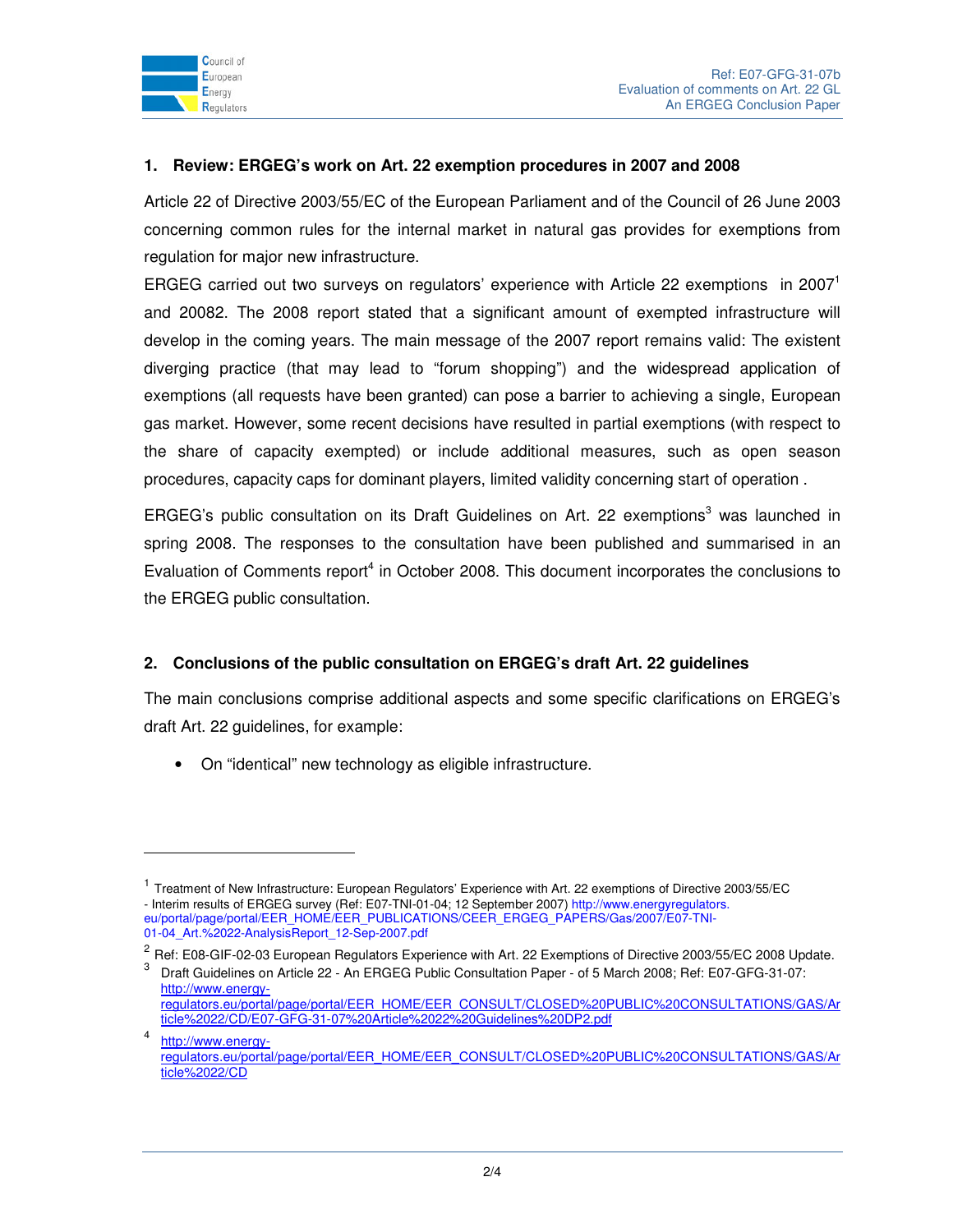

 $\ddot{ }$ 

- Open Seasons should not be mandatory. An assessment of market demand is an obligatory precondition to be provided in any case by the project sponsor together with the application to grant an exemption.
- No ex-ante preference should be given to LNG terminals, since potential positive effects will be assessed on the basis of a "case-by-case decision" principle.
- Diversification of suppliers" should be added to the list as another means to strengthen Security of Supply. Enhancement of Security of Supply should be justified in detail.
- Coordination and cooperation between connected system operators should be the rule, even when dealing with exemptions.
- NRAs consultations are necessary when infrastructure has cross-border relevance.
- Partial exemptions remain preferable to full exemptions.
- Exemptions for projects of incumbents are not excluded a priori due to reasons of non discrimination and the case-by-case principle, but will naturally remain an exception.
- Possibility of an exemption review: there is a need to establish ex-ante transparent, nondiscriminatory, stable and consistent rules on the circumstances under which an exemption could be reviewed.

#### **3. Link to EC's work on Art. 22 exemption regime**

ERGEG's consultation results had already been published and communicated (together with ERGEG's draft guidelines) to the European Commission in 2008. They have subsequently been used as an input to the European Commission's ongoing work on revising its Draft Explanatory Note<sup>5</sup> towards new guidelines on this area. The Commission's efforts included a parallel stakeholders' consultation on the Commission's Staff Draft Working Document on Art. 22<sup>6</sup>.

<sup>&</sup>lt;sup>5</sup> See: European Commission, Notes for the implementation of the Gas directive 2003/55/EC, 30.1.2004, http://europa.eu.int/comm/energy/gas/legislation/notes\_for\_implementation\_en.htm.

<sup>6</sup> European Commission Draft Staff Working Document on Article 22 of Directive (EC) No 2003/55 and Article 7 Regulation (EC) No 1228/2003 – New Infrastructure Exemptions – (22.04.2008)